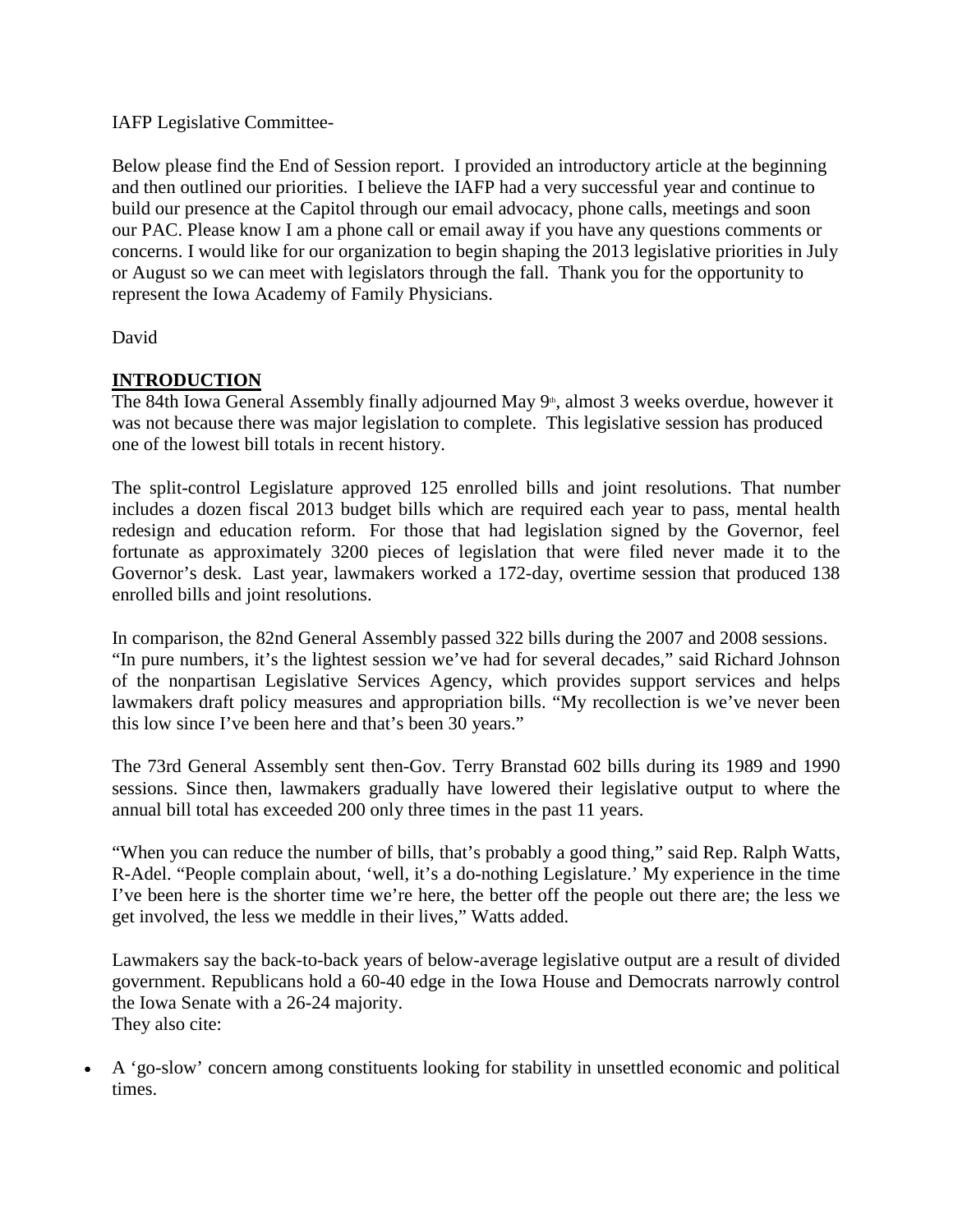- An agenda that included a number of complicated and time-consuming issues in a year when  $\bullet$ leaders compressed the session timetable.
- A desire to both limit the growth of government and emphasize quality over quantity.

"I don't think Iowans should judge a legislative session by the number of bills passed. I would think that would be almost a meaningless measure for whether a Legislature has been successful or not. I think it really gets more to the substance of what is being passed," said Sen. Rob Hogg, D-Cedar Rapids. "I think people want government to continue to be updated. I think people also want us to focus on things that are important to the economy or education."

Hogg, vice chairman of the Senate Judiciary Committee — an area that traditionally sees a lot of legislative action — said the panel took a limited approach this session to House-passed measures dealing with gun laws and other bills that seemed politically motivated or designed to take advantage of an election-year session. "One of the things I sense — people feel there's a little turbulence right now. The rhetoric is getting pretty extreme," Hogg said. "I think people react to that. Let's not go to these extreme postures. Let's stabilize, hold together, get Democrats and Republicans to work together. In some sense, that's a stabilizing influence and it means you don't need to pass legislation on every subject."

## **ISSUES**

### Mental Health

Mental Health Reform passed in the final days of session. The Health and Human Service bill included an unprecedented \$40 Million for mental health. It also includes the forgiveness of disputed claims and ability to carry forward the Risk pool counties may have. An interim committee was established to look at funding, specifically the property tax levy going forward. The per capita levy is set for FY 14 and 15 with a plan create a sustainable system with better data as we move forward in regionalization and outcomes reporting.

There are transition funds-up to \$20 million set aside. The Department will compile county data and submit it to the legislature in December for appropriations in January. In HHS bill, language was created to allow counties to transfer money for cash flow purposes between now and October when property tax monies are allocated. All though, not a perfect bill this initiative was a major undertaking with multiple stakeholders. I believe this new reform to be a win for all Iowans seeking mental health treatment. The children's mental health work group will continue to meet and provide recommendations to the Legislature next year

### Rural Workforce

The Rural Primary Care Loan Repayment legislation passed the Legislature and was signed by the Governor shortly before the General Assembly adjourned. We were able to hold off attempts from interest groups wanting to add the ARNPs and PAs. At the time of passage there is no public money allocated to the Trust.

As we discussed, the House made it very clear, they had no intentions of appropriating money to this program and any attempt to add money in the Senate would be a death sentence for the bill when it would return to the House. We assured the Legislature our organizations would go after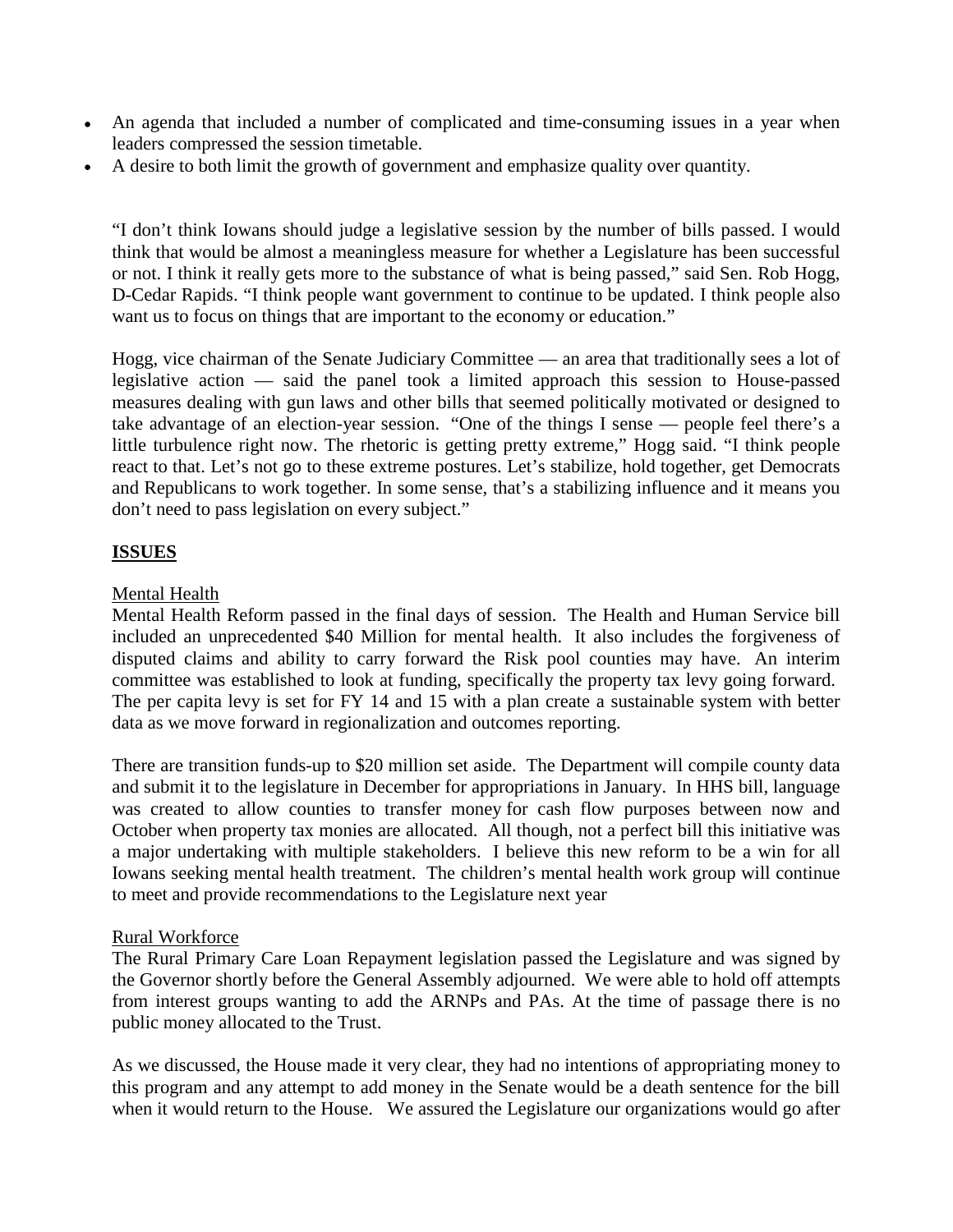private money and thus the need for the policy/framework to become law in order to raise private funds.

At the eleventh hour we were able to convince those in the closed door negotiations to provide seed money for the trust as we go after private dollars. After much deliberation an earmark of \$105,823 was directed to program. In conjunction with interested parties, the Iowa Student Aid Commission will begin drafting rules shaping the program. A link below will take you to the final form of the legislation.

http://coolice.legis.state.ia.us/Cool-ICE/default.asp?Category=billinfo&Service=Billbook&menu=false&hbill=hf2458

### Medicaid Reimbursement

Another victory for our physicians was a rule nullification that passed both chambers by a unanimous vote. This resolution nullifies the Department of Human Services administrative rules enrolled last year that cut physician reimbursement by nearly \$3.2 million. When the rule was passed DHS claimed it would only be a \$1million cost savings plan. Although we opposed this measure in 2011, the implementation continued. Because the legislation was a Resolution and not a Senate or House File, it does not need to be signed by the Governor.

The original version of the House Health and Human Services budget for FY 2013 included the elimination of Medicaid reimbursement for co-payments and co-insurance for patients dually eligible for Medicaid and Medicare. We estimated this cut was close to \$6.2 million for hospitals and providers. This provision was struck from the bill and was not included in the conference committee report passed by the General Assembly. However the Report did included language that again gives the Department emergency rule making authority to implement Medicaid cost containment strategies at the direction of the Governor.

In order to resolve differences between the House and Senate and adjourn the 2012 legislative session, the HHS conference committee removed the Medicaid budget from the conference committee report. During the 2011 legislative session, the General Assembly passed an appropriation for the Medicaid program that will fund the program through approximately April of 2013. The next General Assembly will need to pass supplemental appropriations to fully fund the Medicaid budget. We can only hope partisan games are not thrown in the middle of this very serious issue that must be addressed January 2013.

## Scope of Practice

1. Nurses

In October of 2011 the District Court for Polk County ruled that administrative rules that had been adopted by the Department of Public Health and the Iowa Board of Nursing regarding the supervision and use of fluoroscopy were invalid, illegal, void and of no effect. In response, the Board of Nursing pre-filed legislation that would have removed the requirement that the Board work collaboratively with the Board of Medicine when establishing scope of practice for Advanced Registered Nurse Practitioners and striking the requirement that there be agreement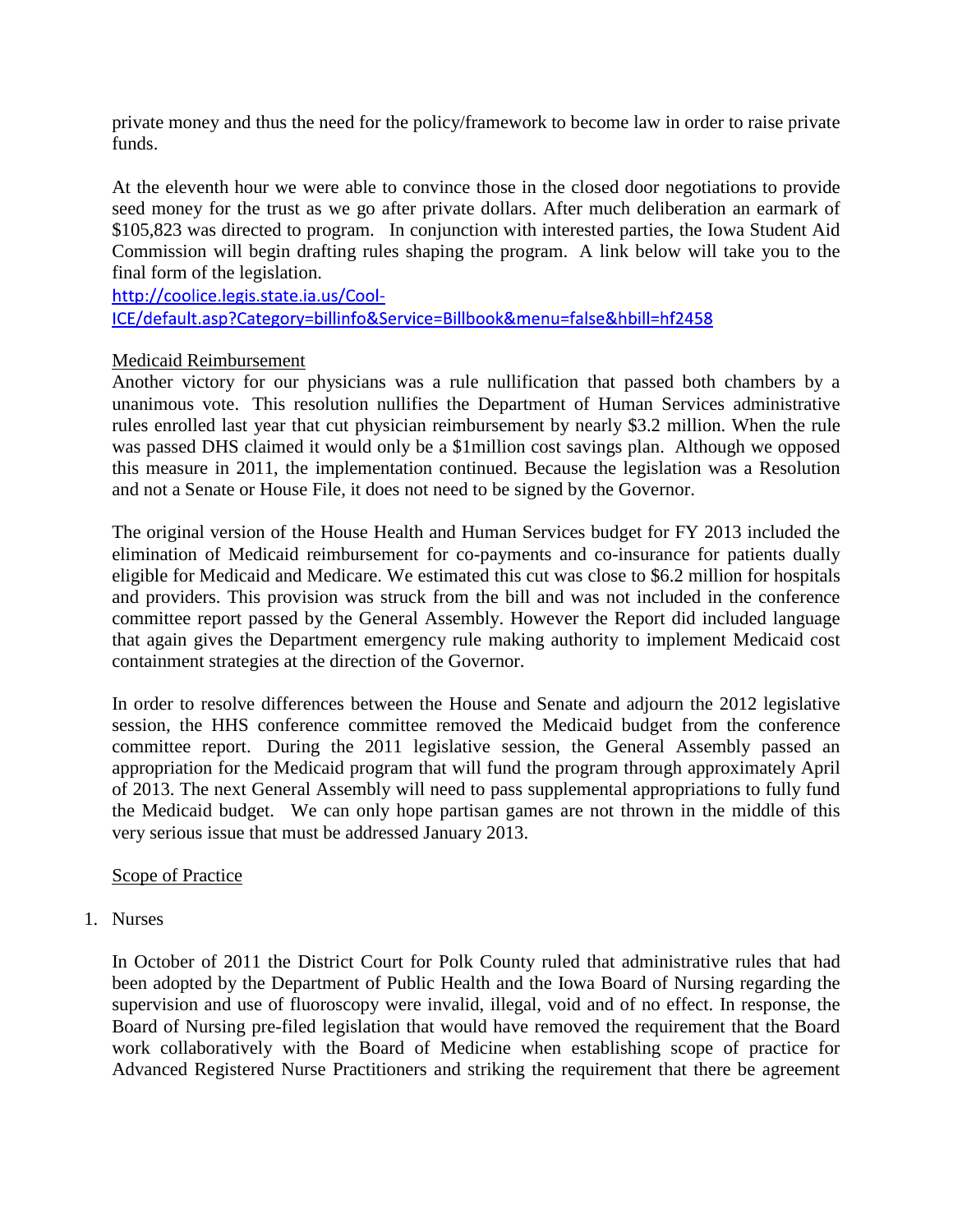with the Board of Medicine when nursing advances into the practice of medicine. The physician lobby strongly opposed this bill and it failed to advance even to sub-committee.

### 2. Naturopaths

Again this year Naturopathic practitioners sought legislation that would license their profession as physicians under the Board of Medicine. This year the Naturopathic Physicians Association was successful in filing companion bills in each chamber. The Senate State Government moved the bill forward, but it did not come to the full Senate for a vote. The House State Government Committee held a sub-committee meeting on the bill, but never brought the bill before the full committee. The physician lobby worked defeated this legislation and will continue to oppose efforts to license Naturopaths as physicians.

#### 3. Direct Entry Midwives

Although there was not much traction this year direct entry midwives sought licensure under their own licensing board. The requirements for licensure to deliver babies in the home were minimal and the legislation included the ability to administer pitocin and immunizations. The bill also waived the requirement that direct entry midwives carry professional liability insurance so long as this was disclosed to the patient. The physician lobby opposed this proposal citing patient safety concerns. This bill failed to even fain sub-committee consideration. Another reason the bill failed to make any headway in the House was because their lobbyist is running for the Legislature as a Democrat in a Republican controlled chamber.

#### 4. Physician Assistants

The Physician Assistants Society brought forward legislation that would raise the supervisory ratio for physician assistants from the current 2:1 to 5:1. The bill did not contain additional safe guards for patient safety that have been put in place in states where the ratio is higher than 2:1. The physician lobby worked diligently to include patient safeguards, including advocating for scope of practice agreements or approval by the Board of Medicine, but were ultimately unsuccessful. The bill passed both chambers overwhelmingly and was signed by the Governor.

### Iowa Health Information Network

SF 2318 passed the Legislature and was signed by the Governor. This legislation allowed for the Health Information Network to move forward developing a fee schedule and regulatory structure. The physician lobby and hospital lobby spoke in favor of striking the opt-in/opt-out per procedure language and seemed to gain headway. The concern would have been that a physician should be able to trust the IHIN to provide accurate and complete data if a patient could opt out of the network per procedure. This language was struck before being enrolled.

### Health Funding